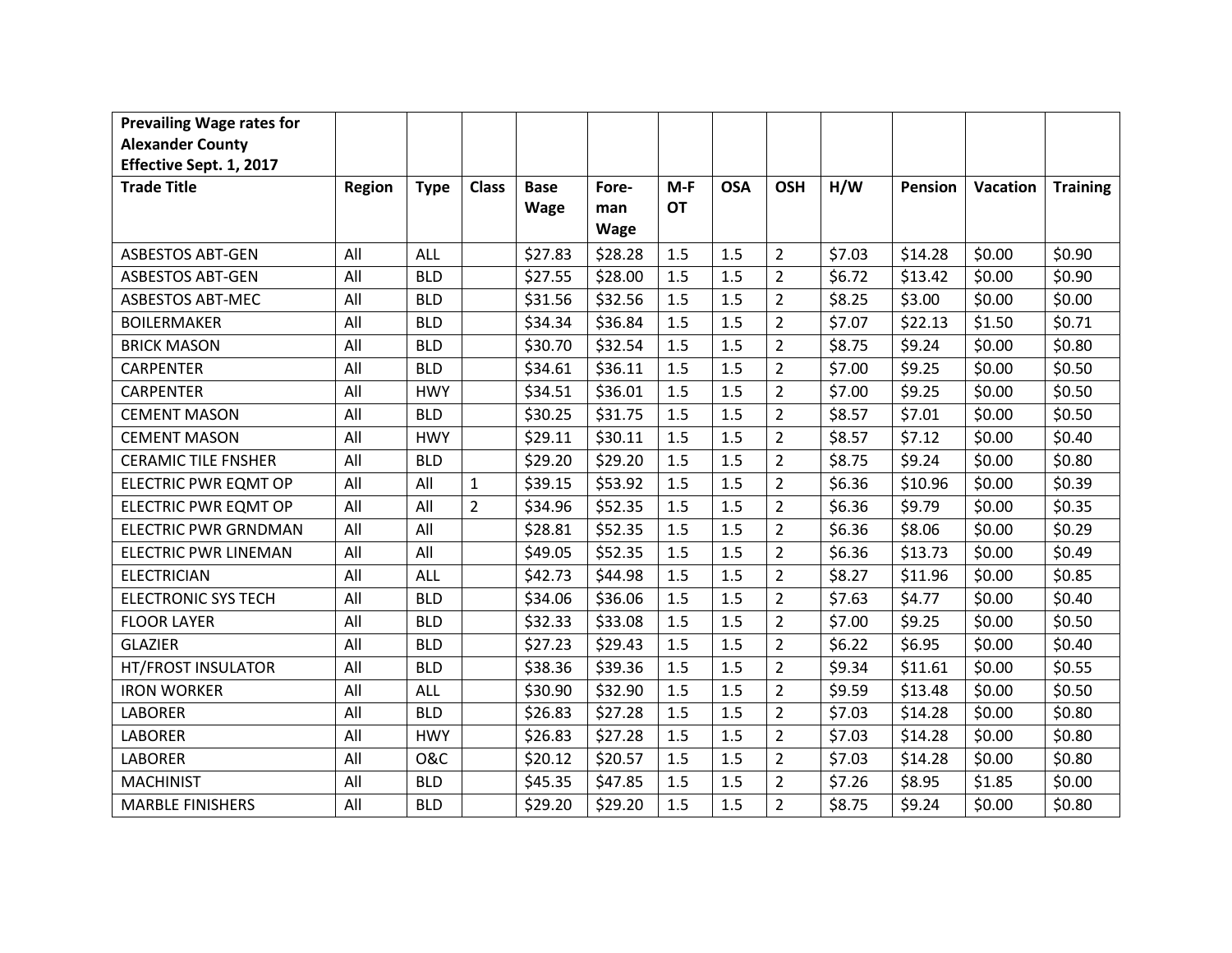| <b>MARBLE MASON</b>       | All | <b>BLD</b>     |                | \$30.70 | \$32.54 | 1.5 | 1.5            | $\overline{2}$ | \$8.75  | \$9.24  | \$0.00 | \$0.80 |
|---------------------------|-----|----------------|----------------|---------|---------|-----|----------------|----------------|---------|---------|--------|--------|
| <b>MILLWRIGHT</b>         | All | <b>BLD</b>     |                | \$34.61 | \$36.11 | 1.5 | 1.5            | $\overline{2}$ | \$7.00  | \$9.25  | \$0.00 | \$0.50 |
| <b>MILLWRIGHT</b>         | All | <b>HWY</b>     |                | \$34.51 | \$36.01 | 1.5 | 1.5            | $\overline{2}$ | \$7.00  | \$9.25  | \$0.00 | \$0.50 |
| OE RIVER 1                | All | <b>RIV</b>     | $\mathbf{1}$   | \$35.00 | \$36.00 | 1.5 | 1.5            | $\overline{2}$ | \$9.60  | \$10.75 | \$0.00 | \$3.75 |
| OE RIVER 2                | All | <b>RIV</b>     | $\overline{2}$ | \$31.55 | \$36.00 | 1.5 | 1.5            | $\overline{2}$ | \$9.60  | \$10.75 | \$0.00 | \$3.75 |
| <b>OPERATING ENGINEER</b> | All | <b>ALL</b>     | $\mathbf{1}$   | \$34.90 | \$35.90 | 1.5 | 1.5            | $\overline{2}$ | \$9.60  | \$10.75 | \$0.00 | \$3.75 |
| <b>OPERATING ENGINEER</b> | All | <b>ALL</b>     | $\overline{2}$ | \$33.00 | \$35.90 | 1.5 | 1.5            | $\overline{2}$ | \$9.60  | \$10.75 | \$0.00 | \$3.75 |
| <b>OPERATING ENGINEER</b> | All | ALL            | 3              | \$25.60 | \$35.90 | 1.5 | 1.5            | $\overline{2}$ | \$9.60  | \$10.75 | \$0.00 | \$3.75 |
| <b>OPERATING ENGINEER</b> | All | <b>ALL</b>     | 4              | \$21.40 |         | 1.5 | 1.5            | $\overline{2}$ | \$5.65  | \$6.10  | \$0.00 | \$1.10 |
| <b>OPERATING ENGINEER</b> | All | <b>O&amp;C</b> | $\mathbf{1}$   | \$26.18 | \$0.00  | 1.5 | 1.5            | $\overline{2}$ | \$9.60  | \$10.75 | \$0.00 | \$3.75 |
| <b>OPERATING ENGINEER</b> | All | <b>O&amp;C</b> | $\overline{2}$ | \$24.75 | \$0.00  | 1.5 | 1.5            | $\overline{2}$ | \$9.60  | \$10.75 | \$0.00 | \$3.75 |
| <b>OPERATING ENGINEER</b> | All | <b>O&amp;C</b> | 3              | \$19.20 | \$0.00  | 1.5 | 1.5            | $\overline{2}$ | \$9.60  | \$10.75 | \$0.00 | \$3.75 |
| <b>OPERATING ENGINEER</b> | All | <b>O&amp;C</b> | 4              | \$21.40 | \$27.80 | 1.5 | 1.5            | $\overline{2}$ | \$5.65  | \$6.10  | \$0.00 | \$1.10 |
| <b>PAINTER</b>            | All | <b>BLD</b>     |                | \$29.26 | \$30.76 | 1.5 | 1.5            | $\overline{2}$ | \$6.25  | \$9.43  | \$0.00 | \$0.55 |
| <b>PAINTER</b>            | All | <b>HWY</b>     |                | \$33.56 | \$35.06 | 1.5 | 1.5            | $\overline{2}$ | \$6.25  | \$9.43  | \$0.00 | \$0.55 |
| PAINTER OVER 30FT         | All | <b>BLD</b>     |                | \$31.26 | \$32.76 | 1.5 | 1.5            | $\overline{2}$ | \$6.25  | \$9.43  | \$0.00 | \$0.55 |
| PAINTER PWR EQMT          | All | <b>BLD</b>     |                | \$30.26 | \$31.76 | 1.5 | $\overline{2}$ | $\overline{2}$ | \$6.25  | \$9.43  | \$0.00 | \$0.55 |
| PAINTER PWR EQMT          | All | <b>HWY</b>     |                | \$34.56 | \$36.06 | 1.5 | 1.5            | $\overline{2}$ | \$6.25  | \$9.43  | \$0.00 | \$0.55 |
| PILEDRIVER                | All | <b>BLD</b>     |                | \$34.61 | \$36.11 | 1.5 | 1.5            | $\overline{2}$ | \$7.00  | \$9.25  | \$0.00 | \$0.50 |
| PILEDRIVER                | All | <b>HWY</b>     |                | \$34.51 | \$36.01 | 1.5 | 1.5            | $\overline{2}$ | \$7.00  | \$9.25  | \$0.00 | \$0.50 |
| <b>PIPEFITTER</b>         | All | <b>BLD</b>     |                | \$44.10 | \$48.51 | 1.5 | 1.5            | $\overline{2}$ | \$10.60 | \$6.30  | \$1.38 | \$1.80 |
| <b>PLASTERER</b>          | All | <b>BLD</b>     |                | \$30.25 | \$31.75 | 1.5 | 1.5            | $\overline{2}$ | \$8.57  | \$7.01  | \$0.00 | \$0.50 |
| <b>PLUMBER</b>            | All | <b>BLD</b>     |                | \$44.10 | \$48.51 | 1.5 | 1.5            | $\overline{2}$ | \$10.60 | \$6.30  | \$1.38 | \$1.80 |
| <b>ROOFER</b>             | All | <b>BLD</b>     |                | \$26.55 | \$27.55 | 1.5 | 1.5            | $\overline{2}$ | \$9.00  | \$3.80  | \$0.00 | \$0.00 |
| SHEETMETAL WORKER         | All | All            |                | \$33.05 | \$34.55 | 1.5 | 1.5            | $\overline{2}$ | \$8.83  | \$8.04  | \$1.99 | \$0.42 |
| <b>SPRINKLER FITTER</b>   | All | <b>BLD</b>     |                | \$37.12 | \$39.87 | 1.5 | 1.5            | $\overline{2}$ | \$8.42  | \$8.50  | \$0.00 | \$0.35 |
| <b>STONE MASON</b>        | All | <b>BLD</b>     |                | \$30.70 | \$32.54 | 1.5 | 1.5            | $\overline{2}$ | \$8.75  | \$9.24  | \$0.00 | \$0.80 |
| <b>TERRAZZO FINISHER</b>  | All | <b>BLD</b>     |                | \$29.20 | \$29.20 | 1.5 | 1.5            | $\overline{2}$ | \$8.75  | \$9.24  | \$0.00 | \$0.80 |
| <b>TERRAZZO MASON</b>     | All | <b>BLD</b>     |                | \$30.70 | \$32.54 | 1.5 | 1.5            | $\overline{2}$ | \$8.75  | \$9.24  | \$0.00 | \$0.80 |
| <b>TRUCK DRIVER</b>       | All | <b>ALL</b>     | $\mathbf{1}$   | \$36.26 | \$40.15 | 1.5 | 1.5            | $\overline{2}$ | \$12.16 | \$6.10  | \$0.00 | \$0.25 |
| <b>TRUCK DRIVER</b>       | All | <b>ALL</b>     | $\overline{2}$ | \$36.77 | \$40.15 | 1.5 | 1.5            | $\overline{2}$ | \$12.16 | \$6.10  | \$0.00 | \$0.25 |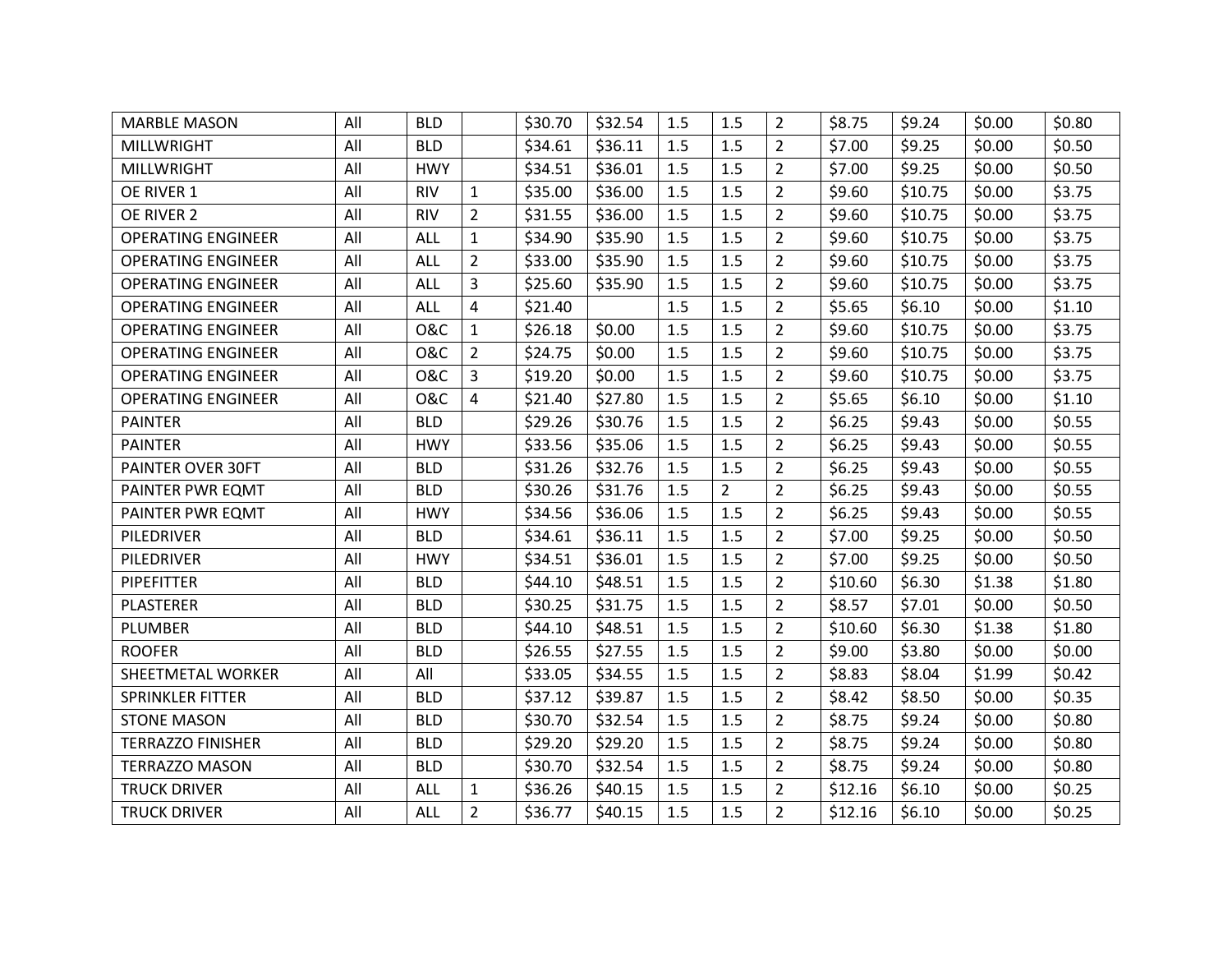| <b>TRUCK DRIVER</b> | All | ALL            | \$37.05 | \$40.15 | 1.5 | 1.5 | z | \$12.16 | \$6.10 | \$0.00 | \$0.25 |
|---------------------|-----|----------------|---------|---------|-----|-----|---|---------|--------|--------|--------|
| <b>TRUCK DRIVER</b> | All | ALL            | \$37.36 | \$40.15 | 1.5 | 1.5 | ∠ | \$12.16 | \$6.10 | \$0.00 | \$0.25 |
| <b>TRUCK DRIVER</b> | All | ALL            | \$38.35 | \$40.15 | 1.5 | 1.5 |   | \$12.16 | \$6.10 | \$0.00 | \$0.25 |
| <b>TRUCK DRIVER</b> | All | <b>O&amp;C</b> | \$29.01 | \$32.12 | 1.5 | 1.5 |   | \$12.16 | \$6.10 | \$0.00 | \$0.25 |
| <b>TRUCK DRIVER</b> | All | <b>O&amp;C</b> | \$29.42 | \$32.12 | 1.5 | 1.5 | 2 | \$12.16 | \$6.10 | \$0.00 | \$0.25 |
| <b>TRUCK DRIVER</b> | All | 0&C            | \$29.64 | \$32.12 | 1.5 | 1.5 | ∠ | \$12.16 | \$6.10 | \$0.00 | \$0.25 |
| <b>TUCKPOINTER</b>  | All | <b>BLD</b>     | \$30.70 | \$32.54 | 1.5 | 1.5 |   | \$8.75  | \$9.24 | \$0.00 | \$0.80 |

### **Legend**

**M-F OT** Unless otherwise noted, OT pay is required for any hour greater than 8 worked each day, Mon through Fri. The number listed is the multiple of the base wage.

**OSA** Overtime pay required for every hour worked on Saturdays

**OSH** Overtime pay required for every hour worked on Sundays and Holidays

**H/W** Health/Welfare benefit

## Explanations ALEXANDER COUNTY

The following list is considered as those days for which holiday rates of wages for work performed apply: New Years Day, Memorial Day, Fourth of July, Labor Day, Thanksgiving Day, Christmas Day and Veterans Day in some classifications/counties. Generally, any of these holidays which fall on a Sunday is celebrated on the following Monday. This then makes work performed on that Monday payable at the appropriate overtime rate for holiday pay. Common practice in a given local may alter certain days of celebration. If in doubt, please check with IDOL. Oil and chip resealing (O&C) means the application of road oils and liquid asphalt to coat an existing road surface, followed by application of aggregate chips or gravel to coated surface, and subsequent rolling of material to seal the surface.

### EXPLANATION OF CLASSES

ASBESTOS - GENERAL - removal of asbestos material/mold and hazardous materials from any place in a building, including mechanical systems where those mechanical systems are to be removed. This includes the removal of asbestos materials/mold and hazardous materials from ductwork or pipes in a building when the building is to be demolished at the time or at some close future date.

ASBESTOS - MECHANICAL - removal of asbestos material from mechanical systems, such as pipes, ducts, and boilers, where the mechanical systems are to remain.

LABORER - OIL AND CHIP RESEALING ONLY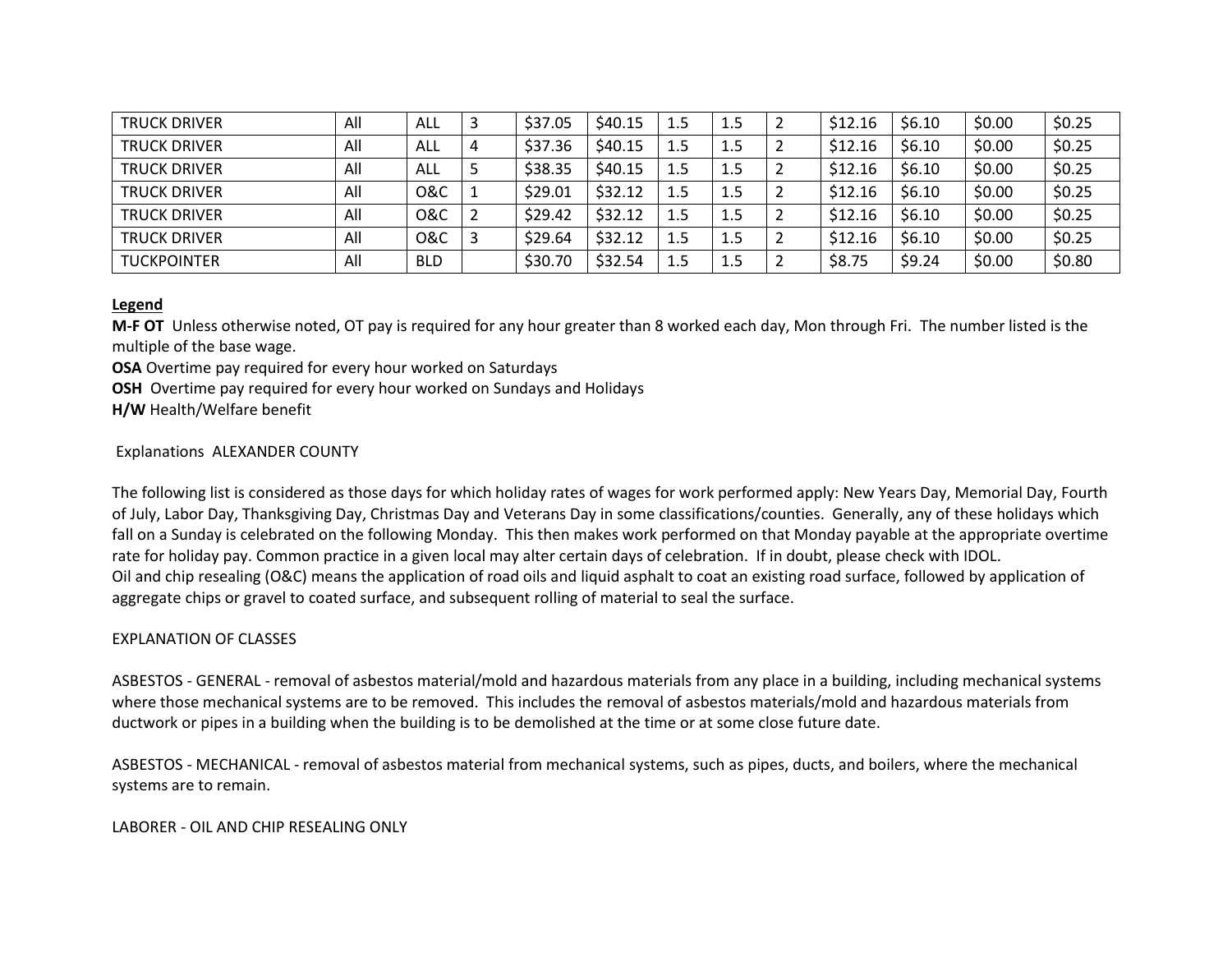Hook and unhook chip box from aggregate truck; distribute material within chip box; perform flagging work related to oil and chip resealing; hand spray oil fluids; handle traffic control, including setting-up and maintaining barricades, drums, cones, delineators, signs and other such items, as well as laying-out and applying or removing temporary roadway markings used to control traffic in job site related to oil and chip resealing; and perform clean-up related to oil and chip resealing.

# CERAMIC TILE FINISHER, MARBLE FINISHER, TERRAZZO FINISHER

Assisting, helping or supporting the tile, marble and terrazzo mechanic by performing their historic and traditional work assignments required to complete the proper installation of the work covered by said crafts. The term "Ceramic" is used for naming the classification only, and is in no a limitation of the product handled. Ceramic takes into consideration most hard tiles.

## ELECTRIC POWER LINEMAN

Construction, maintenance and dismantling of overhead and underground electric power lines, including high voltage pipe type cable work, and associated structures and equipment.

# ELECTRIC POWER EQUIPMENT OPERATOR - CLASS 1

Operation of all crawler type equipment D-4 and larger from the ground to assist the Electric Power Linemen in performing their duties. ELECTRIC POWER EQUIPMENT OPERATORS - CLASS 2

Operation of all other equipment from the ground to assist the Electric Power Linemen in performing their duties.

### ELECTRIC POWER GROUNDMAN

Applies to workers who assist the Electric Power Lineman from the ground.

### ELECTRONIC SYSTEMS TECHNICIAN

Installation, service and maintenance of low-voltage systems which utilizes the transmission and/or transference of voice, sound, vision, or digital for commercial, education, security and entertainment purposes for the following: TV monitoring and surveillance, background/foreground music, intercom and telephone interconnect, field programming, inventory control systems, microwave transmission, multi-media, multiplex, radio page, school, intercom and sound burglar alarms and low voltage master clock systems. Excluded from this classification are energy management systems, life safety systems, supervisory controls and data acquisition systems not intrinsic with the above listed systems, fire alarm systems, nurse call systems and raceways exceeding fifteen feet in length.

TRUCK DRIVER - BUILDING, HEAVY AND HIGHWAY CONSTRUCTION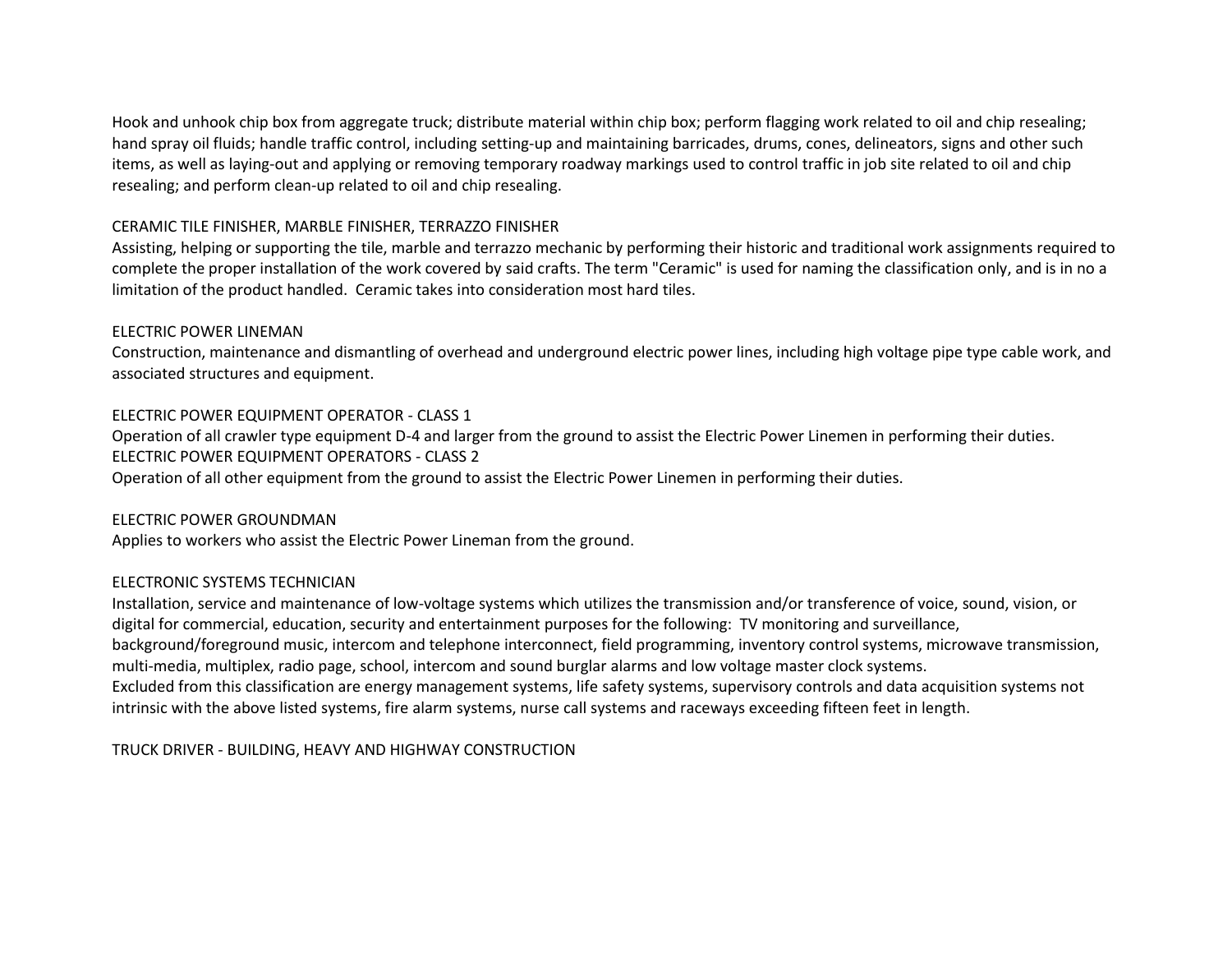Class 1. Drivers on 2 axle trucks hauling less than 9 ton. Air compressor and welding machines and brooms, including those pulled by separate units, truck driver helpers, warehouse employees, mechanic helpers, greasers and tiremen, pickup trucks when hauling materials,tools, or workers to and from and on-the-job site, and fork lifts up to 6,000 lb. capacity.

Class 2. Two or three axle trucks hauling more than 9 ton but hauling less than 16 ton. A-frame winch trucks, hydrolift trucks, vactor trucks or similar equipment when used for transportation purposes. Fork lifts over 6,000 lb. capacity, winch trucks, four axle combination units, and ticket writers.

Class 3. Two, three or four axle trucks hauling 16 ton or more. Drivers on water pulls, articulated dump trucks, mechanics and working forepersons, and dispatchers. Five axle or more combination units.

Class 4. Low Boy and Oil Distributors.

Class 5. Drivers who require special protective clothing while employed on hazardous waste work.

TRUCK DRIVER - O & C - (Oil and Chip Resealing ONLY)

It involves driving of contractor or subcontractor owned, leased, or hired pickup, dump, service, or oil distributor trucks. Includes transporting materials and equipment (including, but not limited to oils, aggregate supplies, parts, machinery and tools) to or from the job site; distributing oil or liquid asphalt and aggregate; stock piling material; and maintaining trucks at job site related to oil and chip resealing.

Class 1. Distributors, liquid asphalt hauling and hauling of asphalt rubber-tired rollers.

Class 2. Stockpiling.

Class 3. Tandem hauling to job site.

# OPERATING ENGINEERS - BUILDING, HEAVY AND HIGHWAY CONSTRUCTION

Class 1. APSCO or Equal Spreading Machine, Backhoe, Backfiller, Boom or Winch Cat, Bituminous Mixplane Machine, Blacksmith, Bituminous Surfacing Machine, Bull-Dozer, Crane, Shovel, Dragline, Truck Crane, Pile Driver, Concrete Breaker, Concrete or PumpCrete Pumps, Dinky or Standard Locomotives, Well or Caisson Drills, Elevating Grader, Fork Lifts, Flexplane, Gradeall, Hi-Lift Hoists, Guy-Derricks, Hysters, Mechanic Motor Patrol, Mixers-21 cu. ft. or over, Push Cats, Pulls and Scrapers, Two Well Point Pumps, Pulverizer or Tiller, PugMill, Rubber-Tired Farm Type Tractor with Bulldozer/Blade/Auger or hi-lift over 1/2 yd., Jersey Spreader, Tract-Air used with Drill or Hi-Lift, Trenching or Ditching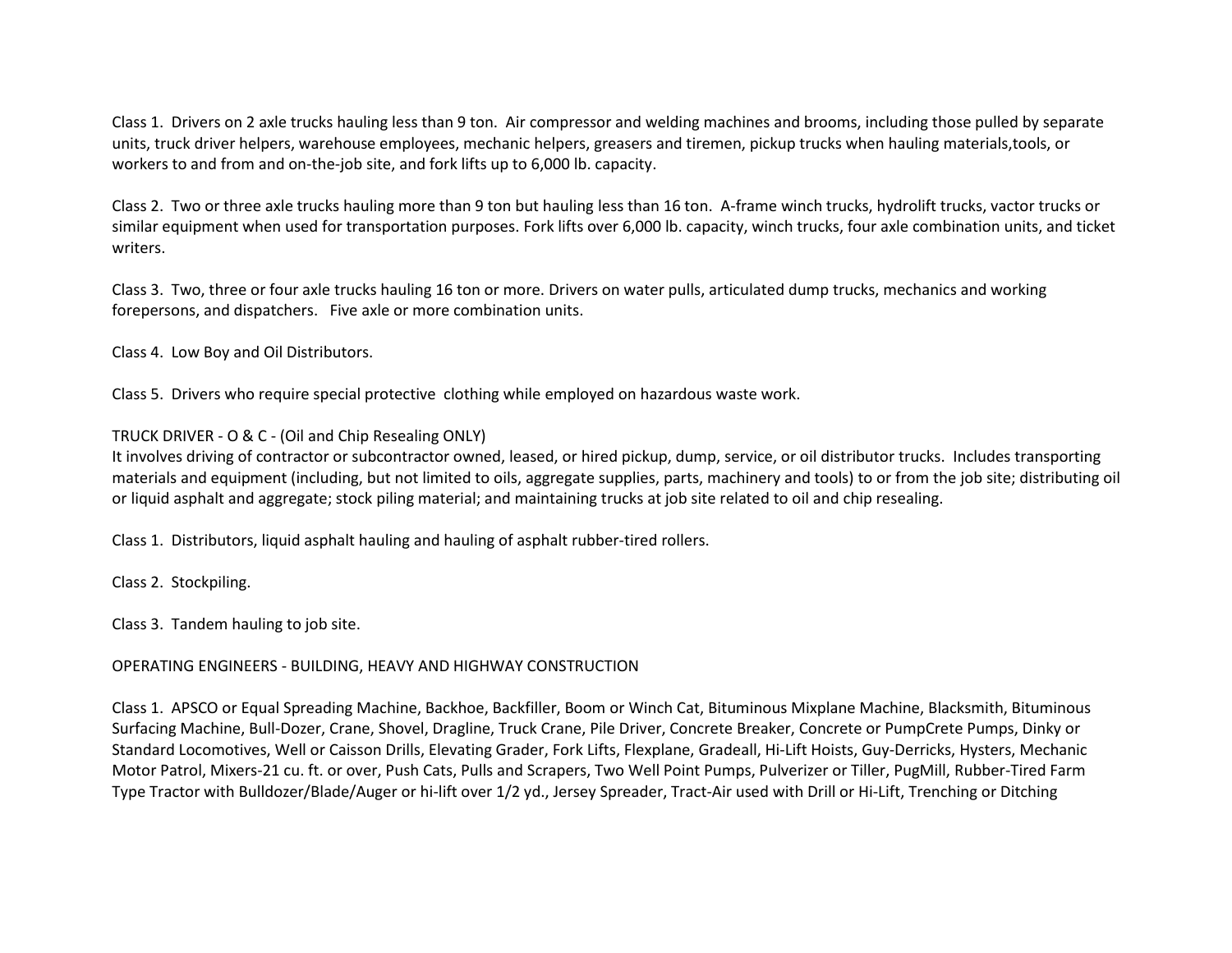Machines, Wood Chipper w/Tractor, Self-Propelled Roller w/Blade, Equipment Greaser, Self-Propelled Bump Grinder on Concrete pavement, Boat Operator, Skid-Loaders, Tuggers, Lazer Screed,and Self-Propelled Chip Spreader (when others run conveyors).

Class 2. Any type tractor pulling any type roller or disc, Two Air Compressors (220 cu. ft. capacity or over), Two AirTract Drills, Air-Track Drill w/Compressor, Automatic Bins or Scales w/Compressor or Generator, Pipeline Boring Machine, Bulk Cement Plant w/Separate Compressor, Power Operated Bull Float, Hydra-Lift w/Single Motor, Straw Mulcher Blower w/Spout, Self-Propelled Roller/Compactor, Back-End man on Bituminous Surfacing Machine, oiler on milling machine.

Class 3. Air Compressor w/Valve driving piling, Boom or Winch Type Truck, Two Conveyors, Self-Propelled Concrete Saw, Form Grader, Truck Crane Oiler, Self-Propelled Vibrator, Rubber Tired Farm Type Tractor w/Blade/Bulldozer/Auger/hi-lift - 1/2 yd. or less, Elevator Operator, Man Lift (scissor lift) when lifting materials.

Class 4. Air-Track Drill (one), Belt Drag Machine, Power Broom, Mechanical Plasterer Applicator, Trac-Air, Air Compressor (220 cu. ft. or over) One, Air Compressor (under 220 cu. ft) four, Automatic Bin, Bulk Cement Plant w/Built-in Compressor running off same motor or electric motor, Fireman or Switchman, Self-Propelled Form Tamper, Light Plants (4), Welding Machines (4), Pumps (4), or Combination of four (4) Pumps, Light Plants, Welding Machines, Air-Compressors (under 220 cu. ft.), Mudjacks or Wood Chipper, Mixers - less than 21 cu. ft. Mortar Mixer w/Skip or Pump, Pipeline Tract Jack. One Operating Engineer may operate and maintain any combination of the following pieces of equipment, not to exceed four (4) which shall be within a reasonable distance, such combination may include any equipment in this classification: (Compressors, Light Plants, Generators, Welding Machines, Pumps or Conveyors), One Well- Point Pump, Two Motor Driven Heaters, One Air Compressor (under 220 cu. ft.), One Engine-Driven Conveyor, One Motor Driven Heater, One Light Plant, One Pump, One Welding Machine, One Ulmac or Equal Spreader, Oilers, and one Generator 10 kw or greater.

OPERATING ENGINEER - O & C (Oil and Chip Resealing ONLY). Includes the operation of all motorized heavy equipment used in oil and chip rsealing, including but not limited to operating self-propelled chip spreaders, and all types of rollers (both hard and rubber tired); and other duties pertaining to the operation or maintenance of heavy equipment related to oil and chip resealing.

Class 1. See Class 1 above for types of equipment operated.

Class 2. See Class 2 above for types of equipment operated.

Class 3. See Class 3 above for types of equipment operated.

Class 4. See Class 4 above for types of equipment operated.